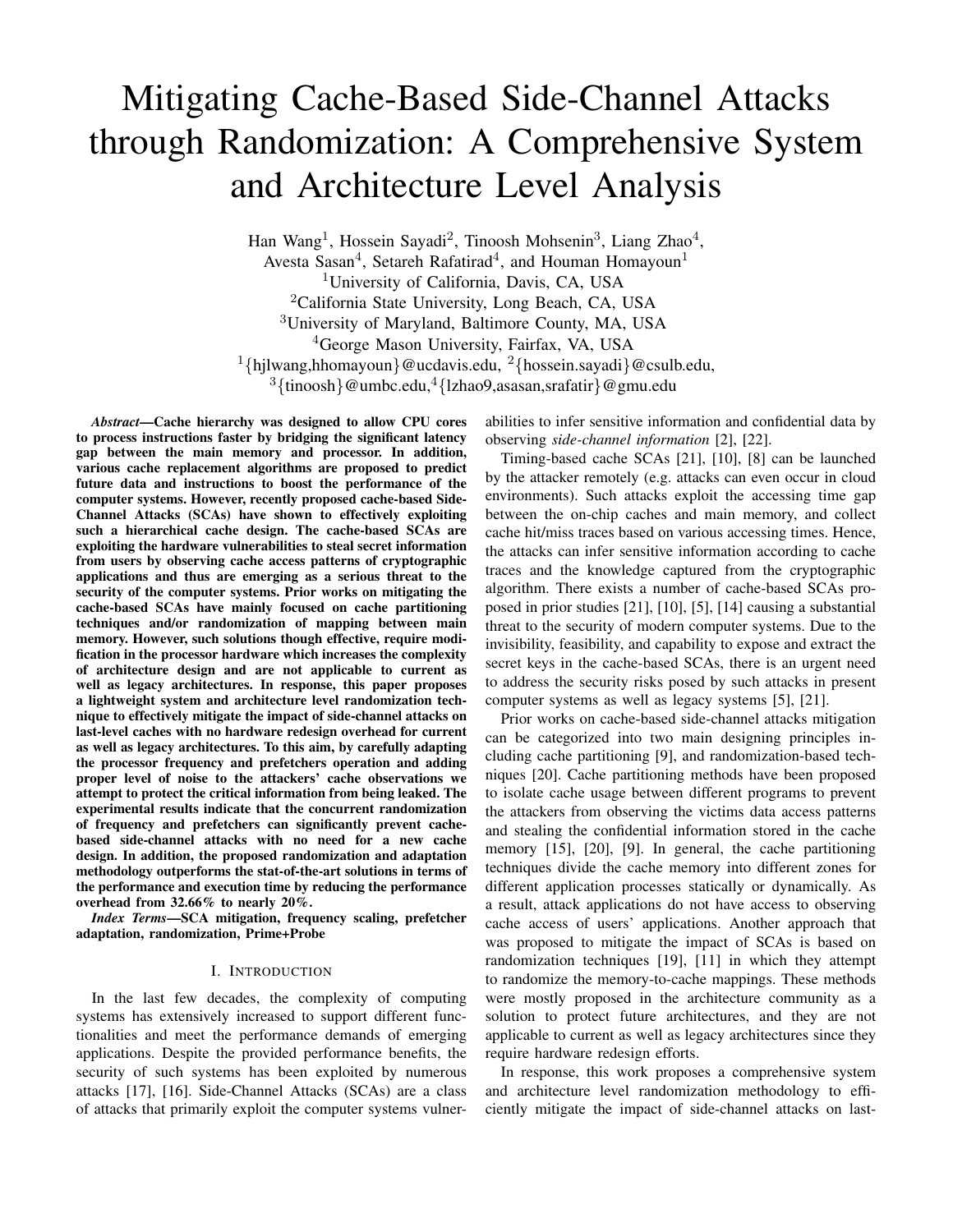level caches eliminating the need to modify the cache memory architecture. To this aim, by carefully adapting the processor frequency and prefetchers operation, we attempt to change the attackers' observation from victim application's cache access pattern and protect the critical information from being leaked. Our proposed randomization methodology shows that scaling frequency can change the attackers observations by changing the accessing time while the L3 cache hit threshold used to distinguish cache hit and miss is fixed. Prefetchers adaptation is also shown to be effective by adding random noises to victim cache traces. The proposed randomizationbased approach indicate the possibility of hiding victim cache trace and protecting victims' information from being leaked. In order to show the effectiveness of our proposed sidechannel attacks mitigation methodology, L3 Prime+Probe [10] is employed as a case study, since this attack does not require shared processor core or memory posing a greater security threat compared to other existing cache-based SCAs.

#### II. BACKGROUND AND RELEVANT WORKS

In this section, we describe the background and related studies on SCAs mitigation techniques.

# *A. Prefetcher*

To further reduce the large access latency of main memory, prefetcher units are developed in modern microprocessors that are responsible for fetching the data (as well as instructions) that will be more likely accessed in near future and bringing them from off-chip main memory to the cache [3], [4], [18], [13]. As shown in Table I, there exist four prefetchers units in various Intel processor architectures such Nehalem, Westmere, Sandy Bridge, Ivy Bridge, Haswell, and Broadwell. On each core, there is a Model Specific Register (MSR) with the address of 0x1A4 that can be used to control the 4 prefetchers [1]. Bits 0-3 of the MSR are used to control functionality of the prefetchers. When the corresponding bit is set to 1, the prefetcher is disabled; otherwise, it is enabled. The value of the register can be changed either through the BIOS setting or directly writing a value to the register. In this work, we perform the latter method and change the functionality of prefetchers randomly during the execution of victim applications.

# *B. Prime+Probe Attack*

The Prime+Probe attack contains two steps: 1) "prime": evicting cache sets that consist of victim's data with potential conflicting memory blocks; 2) "probe": accessing data of the memory blocks and measuring the access time. Compared to L1 Prime+Probe, L3 last level cache Prime+Probe attack is more challenging due to the fact that L3 cache has a much larger size (6MB in this work) with higher latency compared to L1 cache, which makes the probing phase a more difficult and time-consuming process. Furthermore, current Intel processors divide the last level cache into different partitions each connected to different cores, hardening the recovery of mapping address by the attacker. Hence, L3 Prime+Probe attack firstly attempts to find potential conflicting cache sets to narrow down the scope of Probing step and achieve high attack resolution, which is a critical step for successful attacks. For the "Probing" step, it randomizes eviction sets to eliminate the influence of prefetchers and re-access memory lines. Since in this work we are focusing on Prime+Probe attack as case study, below we briefly describe the important steps for finding potential conflicting cache sets used in [10] which proposed and implemented L3 Prime+Probe.

- Step 1. Build a Large Page. Large page size can eliminate the need of address translation. Here, the potential conflicting memory lines are setup.
- Step 2. Expand. Iteratively add lines to the subset initialized as an empty subset as long as there is no selfeviction. Self-eviction is detected by priming a potential new member, accessing the current subset and timing another access to the potential new member.
- Step 3. Contract. Iteratively remove lines from the subset checking for self-eviction.
- Step 4. Collect. Scan original set, looking for members that conflict with the contracted subset.
- Step 5. Repeat until the original set is (almost) empty.
- *C. Relevant Works on SCA Mitigation*

In this section, we present the latest studies on side-channel attacks mitigation and securing the computer systems against information leakage. Several recent works have proposed to modify cache hierarchy or cache memory architecture to mitigate SCAs. Cache partitioning techniques [15], [9] are proposed to mitigate cache-based side-channel attacks by statically or dynamically partitioning cache memory for each application process, thereby SCAs are not able to observe "side-channel information" of victim applications. Another approach employs access randomization [20], [19], [11] which primarily randomizes cache interference, remaps cache indices, or replaces demand fetch with random cache fill to eliminate security vulnerabilities in the hardware architecture. However, such works require new design of cache and cache memory translation architectures which poses extra design costs and can not be applied to legacy systems.

A recent work [12] on SCA mitigation has proposed to scale frequency to hide the victim's cache trace. In particular, it presents a general and elastic protection scheme against SCAs in the cloud environment. It requires purchasing a higher clock rate for protected VM and it lowers the frequency of suspected malicious VM when security-critical operations happen. While this method is effective in addressing the issue of Flush+Reload mitigation, it introduces significant performance overhead of more than 33.7% to the system. In addition, the authors limit their study only on the frequency randomization to pollute cache trace and also their method requires the knowledge of the processing core where victim applications and malicious applications reside, which is difficult to obtain in local environment.

# III. PROPOSED METHODOLOGY

In this section, we present the details of the proposed randomization methodology for mitigating the cache-based side-channel attacks by adapting the frequency and prefetchers in modern computer systems as well as legacy systems.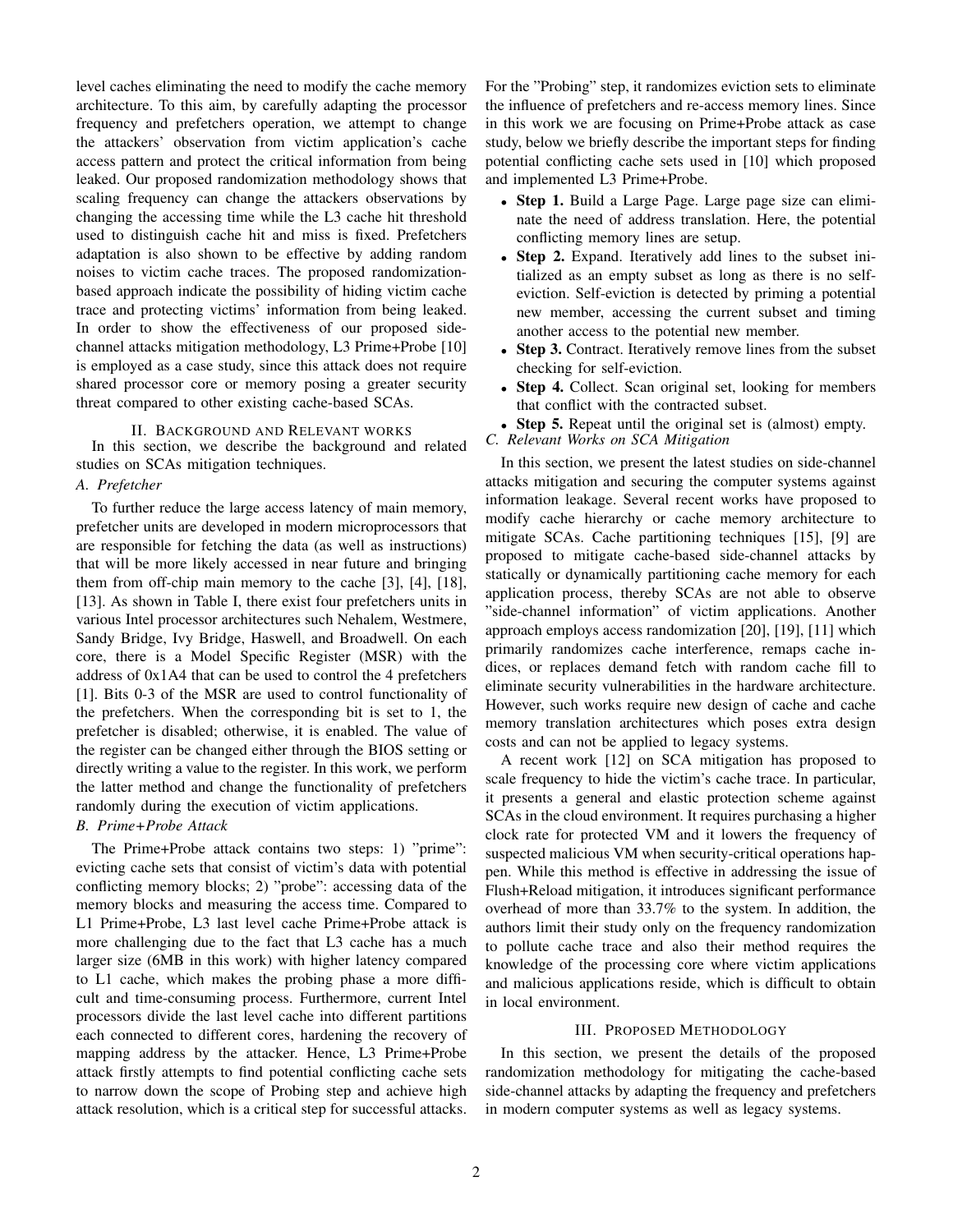| Prefetcher                                    | <b>Description</b>                                                     |  |
|-----------------------------------------------|------------------------------------------------------------------------|--|
| DCU Hardware prefetcher                       | which fetches the next cache line into L1 data cache                   |  |
| DCU IP prefetcher                             | Uses sequential load history to determine whether to prefetch the next |  |
|                                               | expected data into L1 cache from memory or L2                          |  |
| L2 hardware prefetcher                        | Fetches additional lines of code or data into the L2 cache             |  |
| L <sub>2</sub> adjacent cache line prefetcher | Fetches the cache line that comprises a cache line pair (128 bytes)    |  |

TABLE I: 4 Prefetchers in Intel Computer Architecture

TABLE II: Architectural configurations

| Processor            | Intel I5-3470 CPU, single socket-4 cores |
|----------------------|------------------------------------------|
| Frequency            | $1.6 - 3.2$ GHz                          |
| L1i Cache            | 32KB                                     |
| L1d Cache            | 32KR                                     |
| L <sub>2</sub> Cache | 256                                      |
| L <sub>3</sub> Cache | 6144KB                                   |
| Memory Capacity      | 8GB DDR3                                 |

### *A. Experimental Setup*

In this work, all experiments are conducted on an Intel I5- 3470 processor with Ubuntu 16.0.4 LST operating system with Linux kernel 4.13. In Intel I5-3470 on-chip cache memory subsystem, while L1 and L2 caches are exclusively separated, and L3 cache memory is inclusive and shared among all cores meaning that flushing out the data in the last level cache could also remove the data in L1. The inclusiveness of L3 cache provides a potential vulnerability for LLC attacks to be exploited. The details of cache hierarchy are given in Table II.

TABLE III: Experiment Scenarios

| Scenario       | Frequency            | Prefetchers                               |
|----------------|----------------------|-------------------------------------------|
| A              | 3200MHz              | All Enabled                               |
| B1             | $1600 \sim 3200$ MHz | All prefetchers Enabled                   |
| B <sub>2</sub> | 2200~3200MHz         | All prefetchers Enabled                   |
| B <sub>3</sub> | $2600 \sim 3200$ MHz | All prefetchers Enabled                   |
| C <sub>1</sub> | 3200MHz              | DCU prefetcher Enabled                    |
| C <sub>2</sub> | 3200MHz              | <b>DCU IP</b> prefetcher Enabled          |
| C <sub>3</sub> | 3200MHz              | L2 hardware prefetcher Enabled            |
| C <sub>4</sub> | 3200MHz              | L2 adjacent cache line prefetcher Enabled |
| D              | $2600 \sim 3200$ MHz | DCU IP prefetcher Enabled                 |



Fig. 1: Group size of potential eviction sets (ranging from 0∼9) comparisons among A, B, C and D experiment scenarios

# *B. Randomization Scenarios*

Here, we introduce the studied scenarios for exploring the impact of randomizing prefetchers as an architecturelevel and processor frequency as a system-level parameter on securing the computer system against SCAs. By accounting for various randomization combinations, we attempt to conduct L3 Prime+Probe as a case study to collect observable cache patterns in which the attacker tries to obtain and extract sensitive information. In this work, the cache patterns will be employed to analyze the effectiveness of the proposed methodology. In addition, all experimented settings are listed in Table III.

Scenario A: In order to obtain cache pattern information with less noise, Prime+Probe fixes frequency and avoids fluctuation in accessing cycles resulted from different frequencies. Hence, in scenario A we fix frequency to 3200MHz and enable all prefetchers. Scenario A is used as a comparison baseline with other randomization cases.

Scenario B1∼B3: Scaling frequency can change accessing time used by attackers to determine whether cache sets are accessed by the victim or not. Since scaling frequency changes applications' execution time (performance), we choose three ranges to evaluate the influence of scaling frequency values on victim's cache pattern and performance including 1600MHz  $\sim$  3200MHz, 2200MHz  $\sim$  3200MHz, and 2600MHz  $\sim$ 3200MHz as listed in Table III. It is notable that the larger the range is, the slower the performance becomes, since applications will be executed under lower frequency.

Scenario C1-C4: As mentioned, the Intel I5 cores have 4 prefetchers that can be enabled or disabled by writing the value to the memory address of 0x1A4 [7]. In these experiments, each of the four studied scenarios only enables one prefetcher for a random interval. Under such scenarios, the prefetched data will pollute attacker observations since some data will be evicted due to the prefetching process. To this aim, four scenarios are devised to evaluate the effectiveness of hiding the victim's cache pattern for different prefetchers.

Scenario D: In this scenario which is considered as the combined scenario for adapting frequency and prefetchers, the least frequency scaling range and the most effective prefetcher to hide victims' cache pattern are tuned concurrently. The prefetcher size is chosen based on the result of C1 ∼ C4. *C. Experimental Methodology*

As mentioned before, last level cache Prime+Probe attack is used as a case study to evaluate the effectiveness of our proposed approach. Due to the behavior of L3 Prime+Probe attack, here we evaluate the randomization influence based on two important factors including the size of eviction sets and probing results. To this aim, two different experimental methodologies are adopted and detailed below:

*1) Eviction Set-based Analysis:* For thoroughly analyzing the eviction sets results, we have considered three different applications running at the same time including a) victim; b) attack, where the potential eviction sets are built first and then probing the potential eviction sets takes place; and c) applying various randomization scenarios for SCA mitigation (discussed in Section III-B). As a result, eviction sets building process will be under randomization influence and the group size of eviction sets can be successfully collected.

*2) Probing-based Analysis:* As mentioned earlier, influence on eviction sets needs to be removed to obtain the impact of probing results. For this purpose, in our comprehensive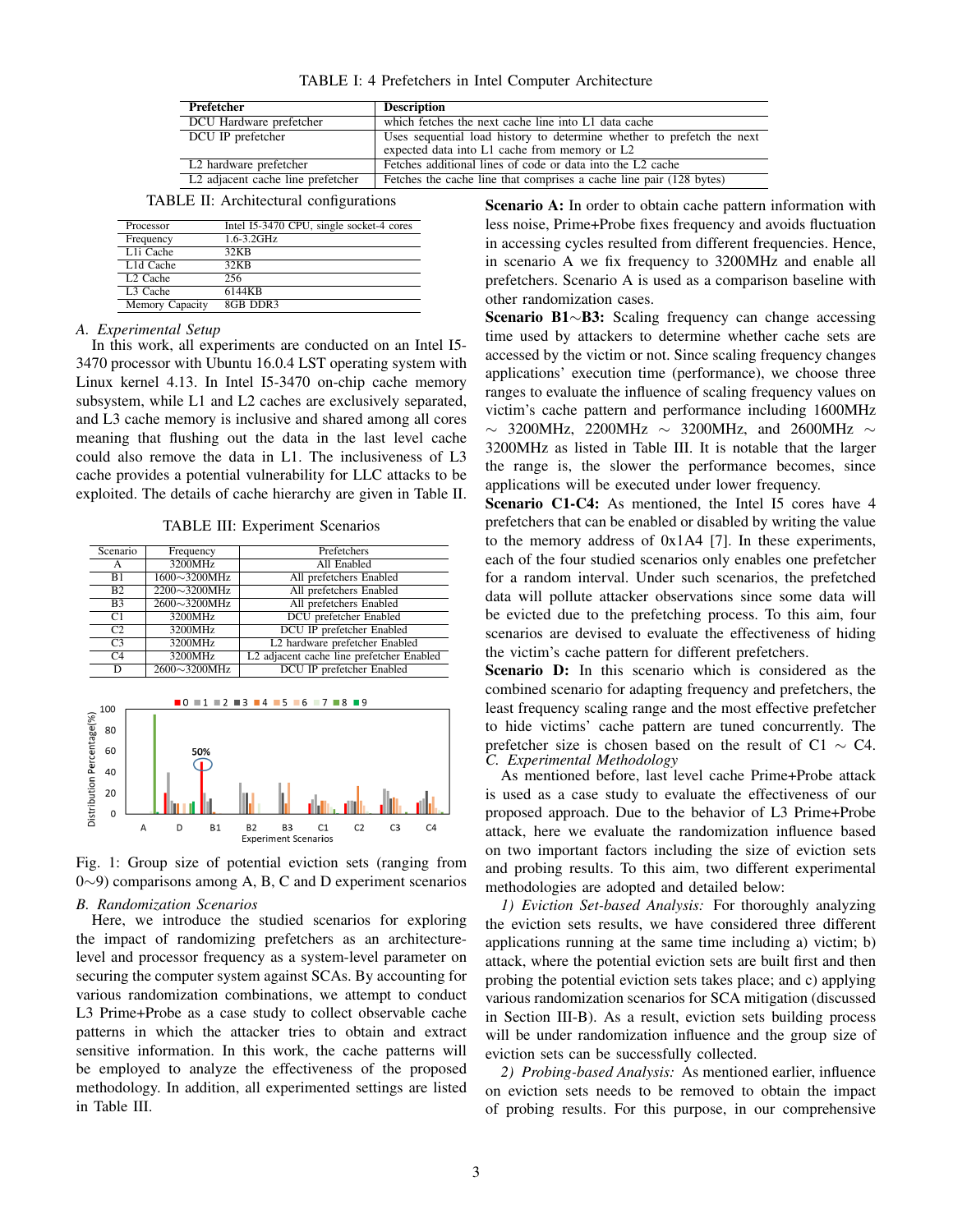

g) C3: fixed 3200MHz frequency with L2 hardware prefetcher adaptation

h) C4: fixed 3200MHz frequency with L2 adjacent prefetcher adaptation

i) D: randomized frequency within 2600MHz ∼ 3200MHz with C2

Fig. 2: AES cache access heatmap under different randomization cases (A, B, C and D)

analysis, various randomization scenarios begin after building the eviction sets step, and victim and attack applications are executed concurrently. As a result, once the attacker prepares the eviction sets, probing and randomization scenarios start concurrently.

### IV. EXPERIMENTAL RESULTS AND EVALUATION

In this section, we present the experimental results and evaluation analysis of the proposed randomization-based SCA mitigation methodology. As described in the proposed methodology, we extract eviction set size and probing phase results of scenario A, and compare it with randomization cases (B, C, and D) to effectively analyze the level of noise added in attackers' observed information.

#### *A. Eviction Sets-based Randomization*

AES and RSA applications under L3 Prime+Probe are executed under all nine scenarios and different group sizes of eviction cache sets are collected. In order to effectively avoid from possible noises in the results, the attack is executed one hundred times. Figure 1, depicts the eviction sets results ranging from 0 to 9 across various randomization scenarios. As shown, X-axis represents different scenarios and Y-axis represents the number of eviction sets group size.

*1) Frequency Randomization Analysis:* For scenario B1 under frequency randomization, the result depicted in Figure 1 shows that there is a 50% possibility that the attacker builds 0 eviction set, indicating that the attacker is not able to find eviction sets and the attack will not be successful. Furthermore, a large percentage (above 40%) of samples group size is below or equal to 3, indicating a high possibility of missing the real conflict cache set. However, reducing scaling range (B2 and B3) decreases the effectiveness of causing the failure of building eviction sets. This fact indicates that scaling frequency with large range can confuse cache hit/miss during the time that attacker application is building eviction sets. For all three frequency scaling scenarios, eviction sets are all lower than scenario A. There exist two main reasons for this phenomenon. First, scaling frequency withholds the execution of attackers programs making some of the attackers' cache sets to be evicted due to frequency scaling. Secondly, scaling frequency changes the execution performance of both victims and attackers instructions, which results in the wrong conflict eviction set found in Step 2, Expand. As a result, once the attacker expands the cache sets by re-accessing the cache sets to find the conflicts, this process can misguide the attacker's observation in identifying the potential victim sets to comprise the security of the system.

*2) Prefetchers Adaptation Analysis:* Similarly, Figure 1 compares eviction group size of under C1∼C4 scenarios. As can be seen, nearly 10% of samples are 0 meaning that no potential eviction set is found and the attack can not proceed. It can also be observed that the group sizes of 100 samples are evenly distributed across 1∼7 eviction sizes. This will result in two observations that affect the success of attacks in leaking information. First, the attacker can miss the actual conflict cache lines. Second, the attacker is not able to collect the aligned cache traces each time while L3 Prime+Probe requires 300∼1000 sample traces [10]. Furthermore, it is notable that different prefetchers components have a relatively similar effect on evictions sets building results. Our comprehensive analysis shows that compared with frequency scaling, adapting prefetchers is less effective in preventing attackers to identify potential conflicts for mitigating the attacks. This is because prefetchers can only change instructions' execution of victim and attack applications running on the system when requested data is being fetched in advance. That being said, prefetchers adaptation still shows high effectiveness for causing a disturbance in attackers observation.

*3) Analysis of Concurrent Adaption of Frequency and Prefetchers:* Scenario D contains both frequency scaling and prefetchers adaptation. As shown in figure 1, the distribution shows a more similar trend to the one observed in scenario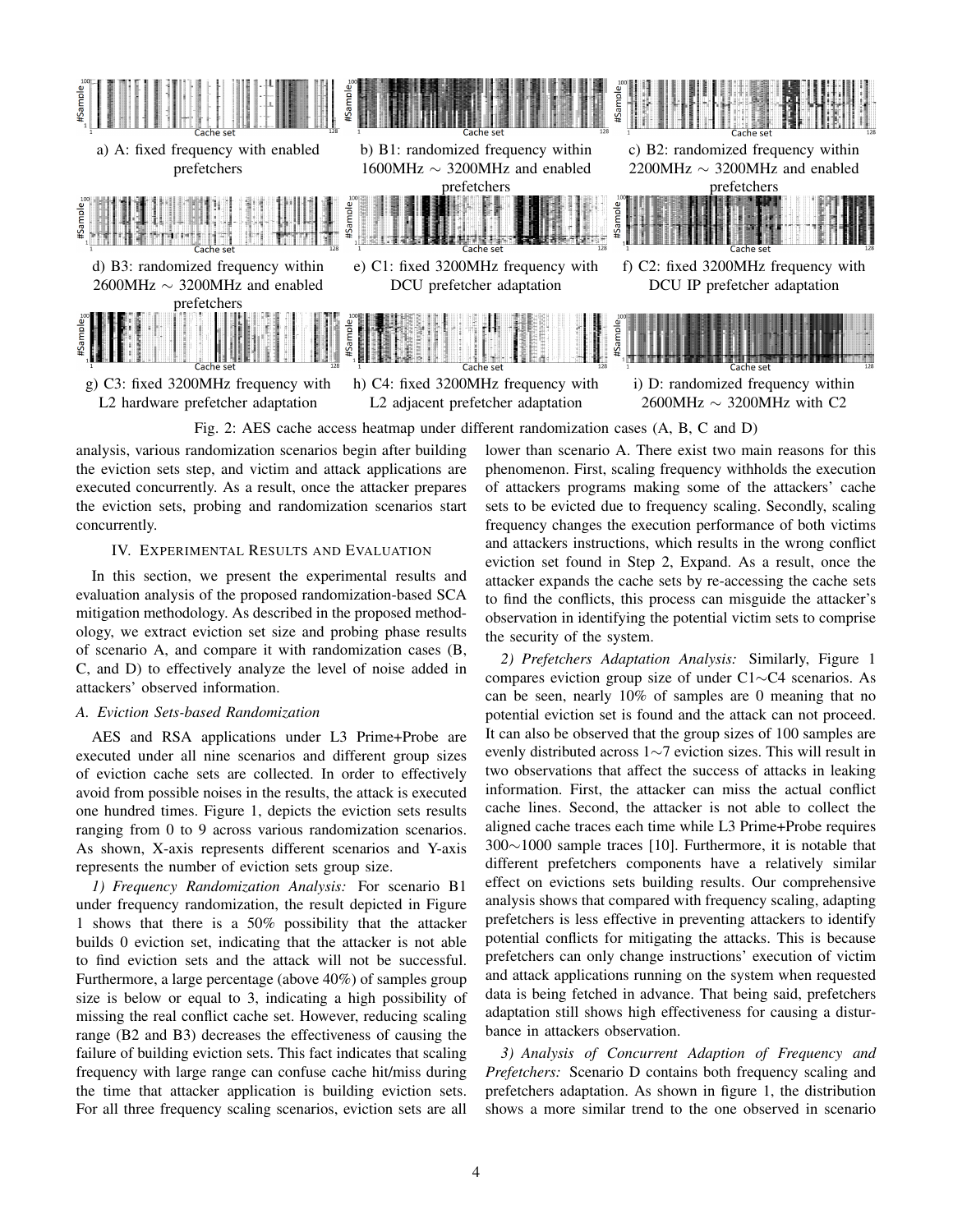

Fig. 3: RSA cache access heatmap under different randomization cases (A, B, C and D)

C in which around 20% of the SCA attacks are failed due to the failure of building potential conflict sets as described in Section II-B.

## *B. Probing Results*

According to the behavior of L3 Prime+Probe attack, we probe the potential conflicting cache set (eviction cache set) and use heatmap analysis to examine the victim applications' cache accessing pattern. RSA and AES are used as victim applications. To show the probing results which can not be separated with the threshold, the heatmaps are plotted with 400 cycles suggested in [10] for the hit/miss threshold. As shown in Figure 2 and Figure 3, black blocks represent cache misses, meaning that victim accessed the cache set; white blocks represent cache hit that corresponds to the case in which the victim did not access the cache set. Hence, the attackers need to obtain more clear black blocks to find out the cache access pattern of the victim application for leaking information.

*1) Frequency Randomization Analysis:* As shown in the results, as compared to scenario A, both Figure 2-b), c) and d) and Figure 3-b), c) and d) show that the trace of victim has been significantly polluted with cache misses resulted by the frequency randomization. Furthermore, it can be observed that the larger the gap of frequency scaling range is, the higher noise the victims' cache trace has. Comparing B1, B2 and B3 in both figures depicts that scaling frequency from 1600MHz to 3200MHz can obtain higher noise and hide victim cache access pattern more efficiently. Such a phenomenon is because scaling frequency can change cache accessing time and mislead attackers leading them to identify cache hit/miss incorrectly. In addition, by increasing the gap, cache hit under low frequency and cache miss under high frequency are more likely to overlap, making cache traces contaminated. In all three frequency randomization scenarios (B1, B2, and B3) for both AES and RSA applications, no



Fig. 4: A  $\sim$  D execution time and performance overhead where  $A \sim D$  is normalized by A

victim cache access pattern can be found, indicating that the attackers are not able to infer victim's secret information.

*2) Prefetchers Adaption Analysis:* Both Figure 2 and Figure 3 illustrate cache traces under different prefetcher settings. Generally, our comprehensive analysis across various configurations and scenarios indicates that randomly enabling/disabling different prefetchers (C1∼C4) results in less contamination of cache traces compared to frequency scaling. This is due to the fact that prefetcher units can only evict cache sets while scaling frequency influences all cache sets accessing time. Among all prefetchers, it can be found that DCU IP prefetchers adaptation (C2) is the most effective one compared to the other scenarios. Hence, in our optimal case study (Scenario D), DCU IP prefetcher is chosen as the target prefetcher unit to be tuned concurrently with frequency.

*3) Concurrent Adaption of Frequency and Prefetchers:* As can be observed from the results, for both AES and RSA benchmarks, cache traces resulted from optimal scenario of D in which both frequency and prefetcher units are selected at their optimal values, the concurrent adaptation shows more efficiency than the conditions of scaling frequency or adapting DCU IP prefetcher solely. The pollution extent of D is similar to the B1 scenario, indicating scaling frequency with a smaller range by adding prefetcher adaption.